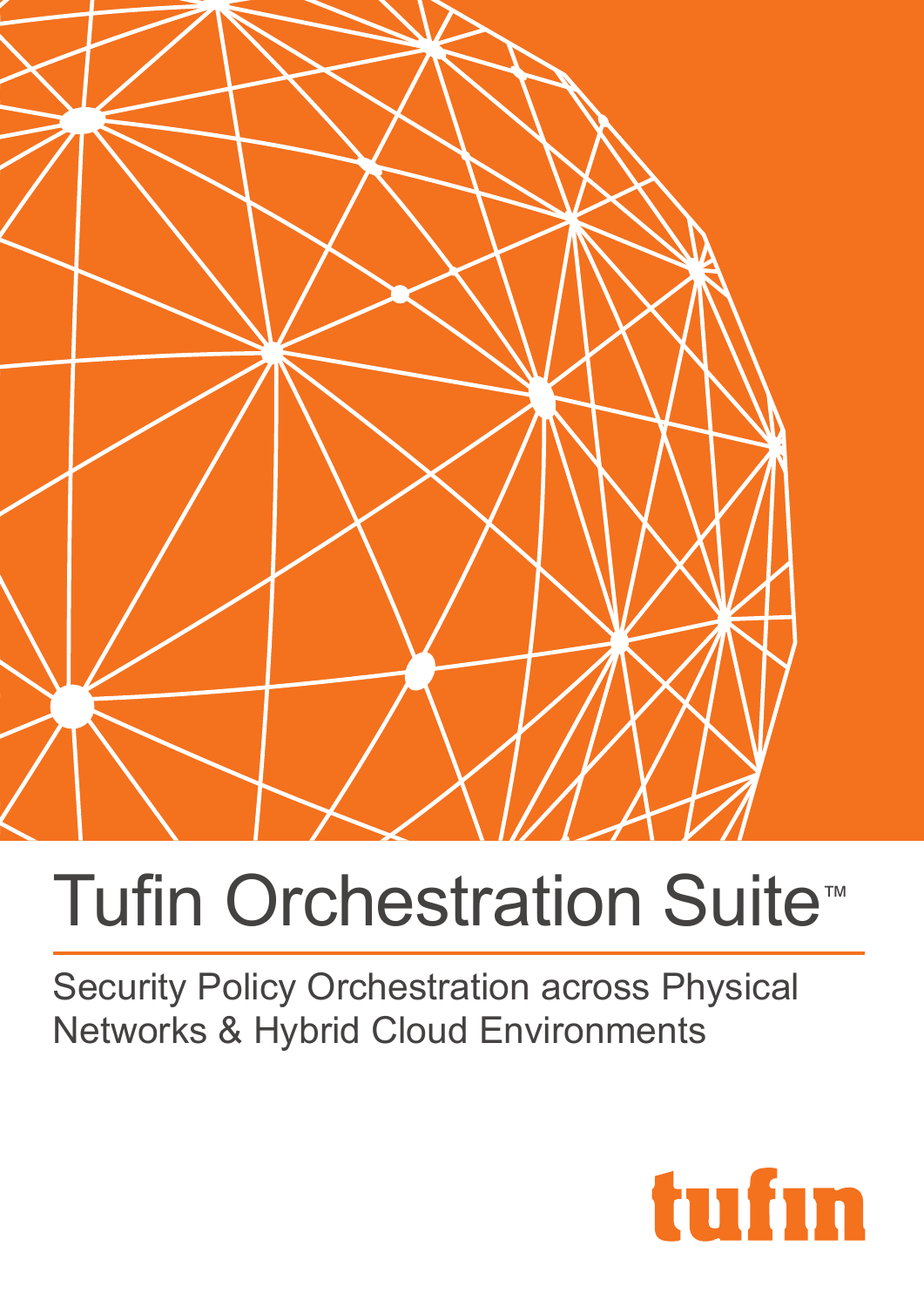

## The Network Security Challenge

In today's world, enterprises face considerably more network security challenges than ever before. Sophisticated cyberattacks regularly appear in top news headlines. Networks have become progressively complex and require constant change. Security teams need to address ongoing modernization and business operation's needs: supporting the applications teams, migrating data centers, troubleshooting connectivity problems, preparing for audits and more. And, in addition, plans for IT transformation initiatives, such as virtualization, cloud and SDN, are being rolled out.

Undoubtedly, these challenges are tough even for the most capable of IT security teams. So how can IT organizations keep up with these real challenges?

## Tufin Orchestration Suite™

The Tufin Orchestration Suite™ is a comprehensive solution for network security management providing visibility, change tracking, analysis and auditing for firewall policies, network devices and cloud platforms. It also provides automatic firewall change management and application connectivity management. It assures a tight security posture, rapid service delivery and regulatory compliance across all enterprise platforms.

## **Benefits**

- Provide security managers with a single pane of glass for managing security policies across network firewalls, private cloud and public cloud
- Improve security, compliance and business agility through firewall change automation
- 111111 Optimize security policies
- Reduce attack surface for mitigation of cyber threats
- Assure business continuity by minimizing network and application downtime
- Enable continuous compliance with enterprise and industry regulations

## What Are Your Enterprise Needs?

- Application Connectivity Management
- Cloud Security
- Data Center Migration & Consolidation
- Security and Firewall Policy Management
- Network Security Change Automation
- Network Segmentation
- **Network Visibility**
- **Regulatory Compliance**
- Risk Management

## Recent Awards









NETWORKcomputing **ARDS 2015** DEVICE MANAGEMENT PRODUCT

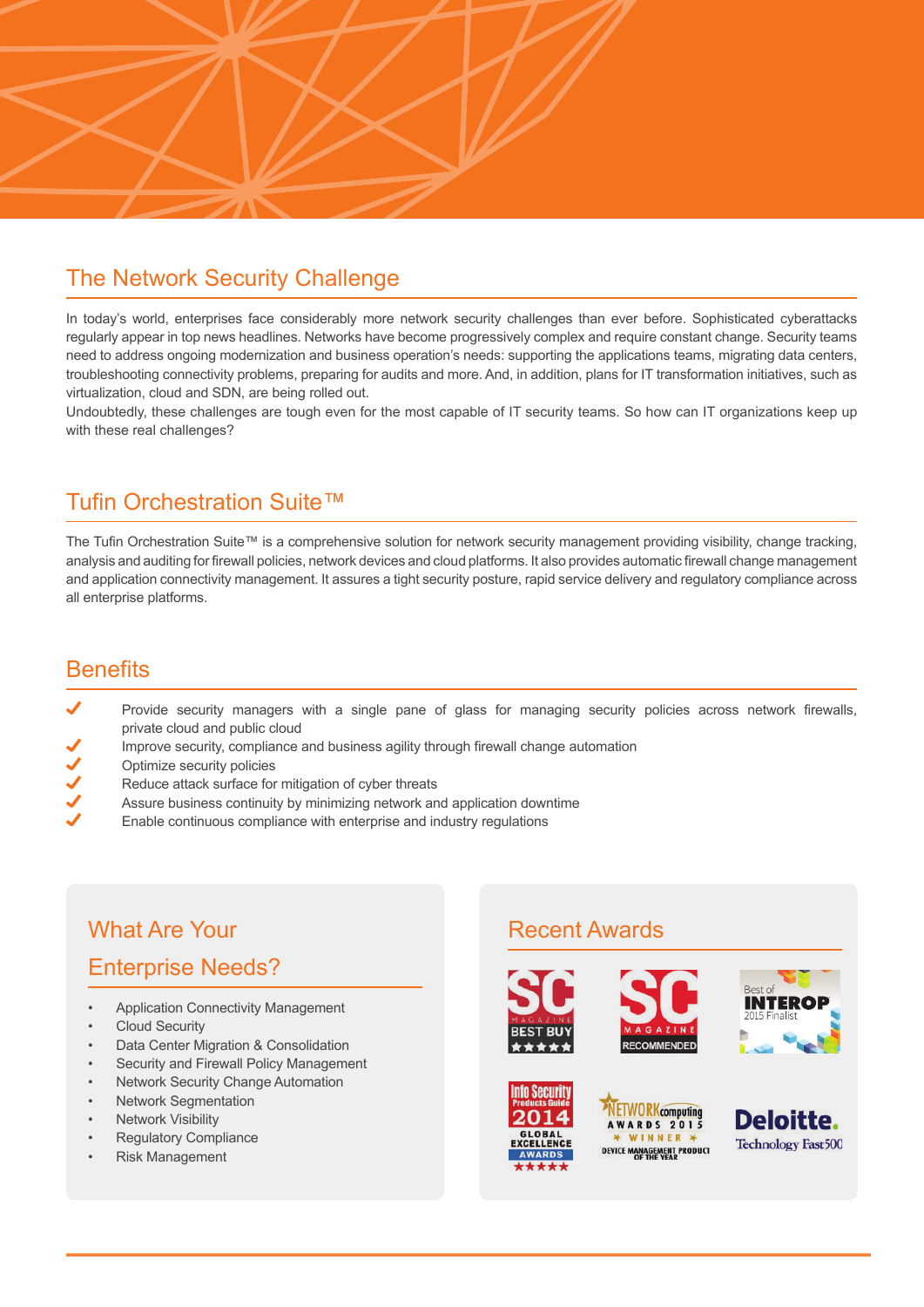## Tufin Orchestration Suite<sup>™</sup>



## Security & Compliance

Central Security Policy Management across Physical and SDDCs & Hybrid Cloud Platforms

富 In today's complex, heterogeneous IT environment, it is essential to have a central security policy view across all platforms, physical, virtual and cloud. The Tufin Orchestration Suite supports all major enterprise firewalls and next-generation firewalls (NGFW) as well as networking devices such as switches, routers and load-balancers. It also supports Software-Defined Data Centers (SDDC) and the leading cloud platforms. It gives you the ability to control and manage the security policy across all of these platforms through a single pane of glass.

Tufin tracks all policy and networking changes across all platforms providing an accurate and up-to-date view of security across the network. Tufin provides policy optimization recommendations and advanced tools for network and security operations teams.

Continuous Compliance and Audit Readiness  $\mathbb{F}_2$ The Tufin Orchestration Suite enables organizations to achieve continuous compliance with corporate policies and regulatory standards such as SOX, PCI DSS, HIPAA and NERC CIP. Tufin allows you to define your PCI zones and cyber assets, and to instantly generate compliance reports that map specific requirements to your actual firewall rules, including supporting evidence of secure configurations and business justification. Tufin also provides recommended mitigations and exception management where needed.





Customizable PCI DSS compliance report for audit readiness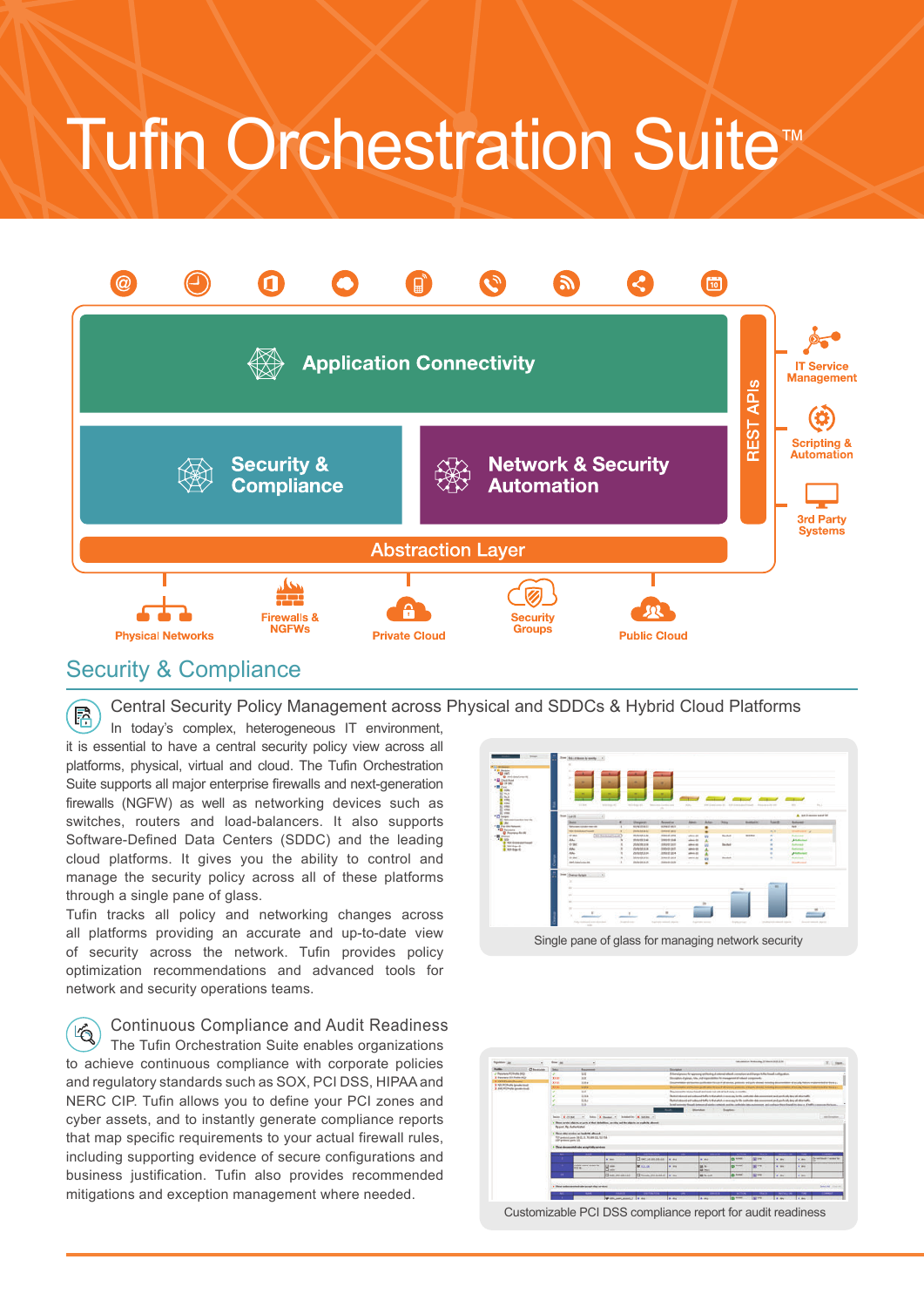## Security Policy Orchestration across Physical Networks & Hybrid Cloud Environments

An automated audit trail and customizable workflows enable compliance with change management frameworks, such as ITIL, COBIT and ISO 27001.

Tufin checks every access request and every security policy change against compliance policies before approval and after implementation. The compliance dashboard shows the current status and generates customizable reports, drastically reducing audit preparation times.



#### Software-Defined Data Centers and Cloud Security

Private, public and hybrid cloud technologies are already widely adopted by over 75% of enterprises. Security experts are being required to implement proper processes and methods to ensure that these new platforms do not expose their business to cyber risks.

The Tufin Orchestration Suite manages traditional firewalls and next-generation firewalls deployed on premise, alongside security groups and instances of your chosen hybrid cloud service providers, such as VMware NSX, AWS and OpenStack. With Tufin, you can simplify, automate, and ensure consistent security and compliance across the entire enterprise using a single console.

#### Policy Optimization, Network Segmentation and Reduced Attack Surface

(fø Many of the recent high profile cyber breaches have exploited an overly permissive network to achieve lateral movement and gain access to their targets. A tightly segmented network can avoid movement and isolate many of these attacks. Firewalls at the perimeter as well as internal firewalls should be configured to restrict and secure business connectivity by creating network segments, security zones and micro-segmentation where possible.

Tufin enables a reduced attack surface by optimizing firewall policies. It identifies unused, shadowed, unattached and expired rules and objects that can be removed without disrupting business. It also highlights rules that are risky, violating zone segmentation policies or inconsistent with best practices.

Tufin's Unified Security Policy™ empowers network and IT security teams to effectively manage network segmentation through a central zone-based security policy which can be applied over the entire network and across all platforms.



Zone-based Unified Security Policy

## Network & Security Change Automation

#### Network Topology

Most enterprise networks have accumulated complexity due to multiple iterations of technology upgrades and application evolution. Security teams must have a clear understanding of the network topology in order to operate their networks securely and smoothly.

The Tufin Orchestration Suite automatically maps the entire network and constructs a logical model that can be used to accurately plan and implement changes and assess risk.

Tufin's network topology mapping supports all common routing technologies such as static and dynamic routing, VRFs and MPLS, NAT, IPsec, load-balancing, virtual networking and more. The interactive map is updated automatically for viewing and analyzing the network as well as exporting to PDF, PNG and Visio formats.

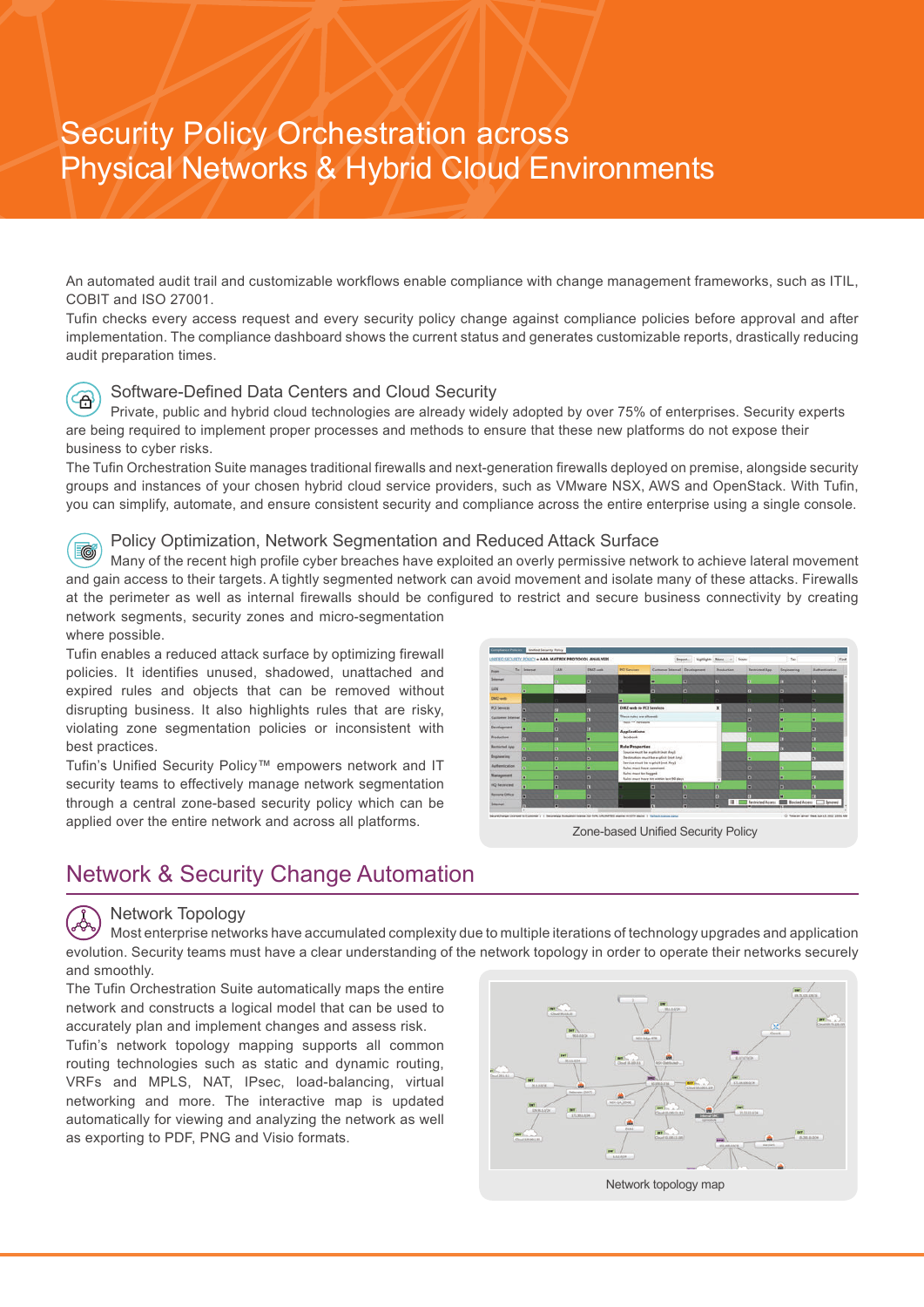



#### Firewall Change Automation

Firewall operations teams spend a large part of their time making changes to firewall policies, rules and ACLs - generally from tens up to thousands of changes a week.

The Tufin Orchestration Suite slashes change handling times by automating the process end-to-end. Network engineers and application architects can submit their change requests through a simple web interface and rely on Tufin to assess the risk and implement the changes accurately across firewalls. Tufin change automation relies on the network topology map to identify the relevant firewalls. It then analyzes their policies to determine if a change is needed and, if so, it designs the optimal change taking into account the policy structure and the vendor's specific rule matching logic. Tufin allows the administrator to review changes and implement them with a single click. After each change is made, the Tufin Orchestration Suite verifies that it fulfills the original request and documents it automatically.

## Application Connectivity

#### Application Connectivity Management 28

Applications are the nucleus of the modern enterprise – in some cases they are business enablers but more and more they are evolving in importance to be the business itself. Yet, applications are also heavily dependent on IT, networking and security for smooth operations. How can modern enterprise ensure that their applications are properly connected at all times? The Tufin Orchestration Suite enables IT organizations to provide automated network and application connectivity services in a structured, efficient and traceable fashion. It provides a streamlined service automation framework that starts with the initial request and continues through provisioning and management. As a standalone, or through integration with ITSM systems, the Tufin Orchestration Suite offers a number of ways to request access that suit the role and expertise of the requestor - from nontechnical users to various technical users, such as application developers, network and security engineers.

### REST APIs

Interoperability with IT Service Management, Ticketing and Other 3rd Party Systems The Tufin Orchestration Suite integrates with the leading ITSM systems: BMC Remedy, ServiceNow, CA Service Desk and HP Service Manager to manage the firewall change process as part of the wider enterprise change management scope. You can seamlessly integrate network security changes into your IT operations management processes while benefitting from the deep security and network technologies that increase productivity and accuracy. Additional integrations are possible through Tufin's RESTful API framework.

## Technology Partners & Supported Platforms